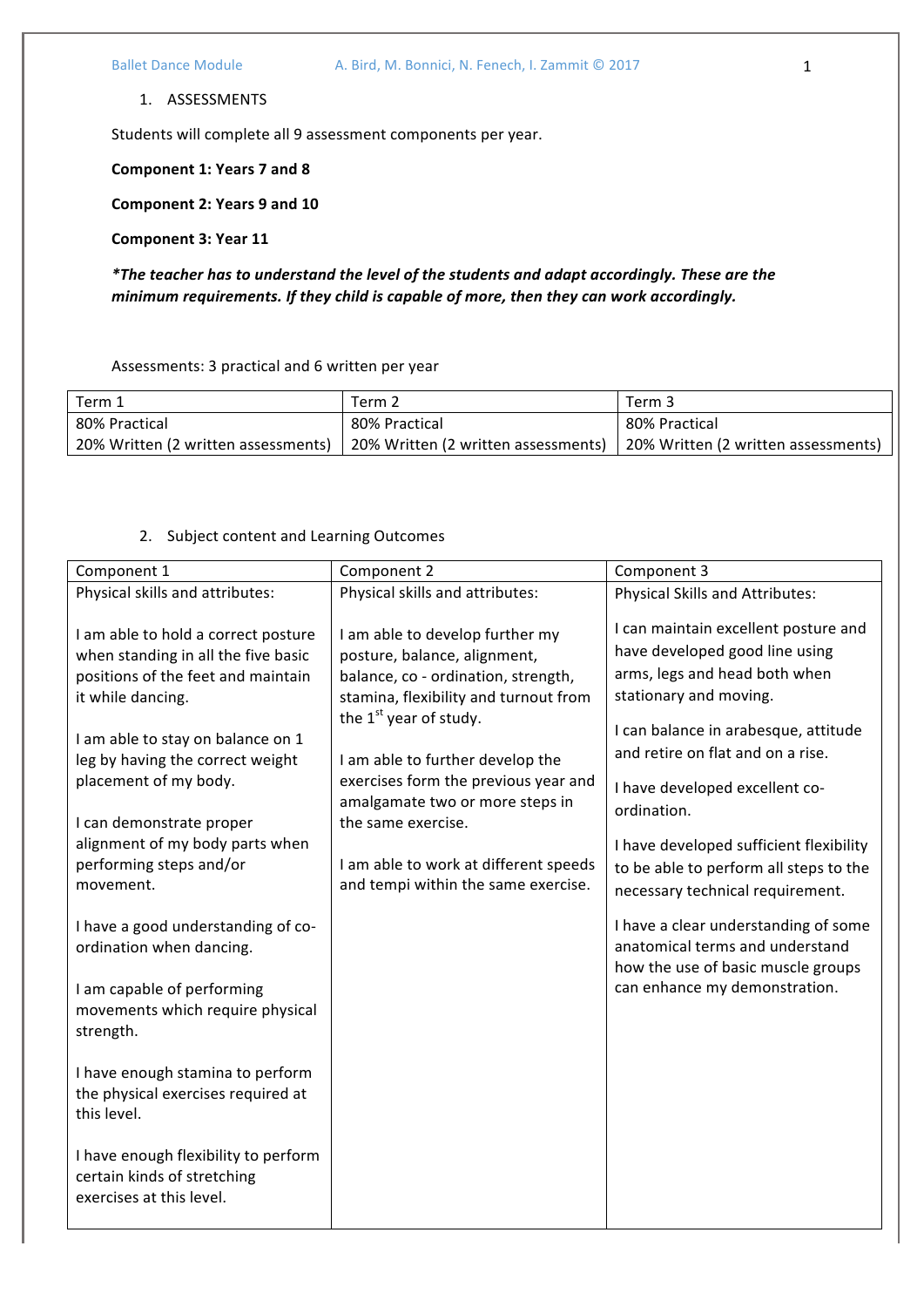| I have a clear understanding of my<br>turn-out and can apply it when<br>performing ballet exercises.                                                                                                                                                                                                                                                                                                                                                                                                                                                                                                                                                                                                                                                               |                                                                                                                                                                                                                                                                                                                                                                                                                                                                                                                                                                                                                                                                                                                                                                                                                                          |                                                                                                                                                                                                                                                                                                                                                                                                                                                                                                                                                                                                                                                                                                                                                                                                                                                                   |
|--------------------------------------------------------------------------------------------------------------------------------------------------------------------------------------------------------------------------------------------------------------------------------------------------------------------------------------------------------------------------------------------------------------------------------------------------------------------------------------------------------------------------------------------------------------------------------------------------------------------------------------------------------------------------------------------------------------------------------------------------------------------|------------------------------------------------------------------------------------------------------------------------------------------------------------------------------------------------------------------------------------------------------------------------------------------------------------------------------------------------------------------------------------------------------------------------------------------------------------------------------------------------------------------------------------------------------------------------------------------------------------------------------------------------------------------------------------------------------------------------------------------------------------------------------------------------------------------------------------------|-------------------------------------------------------------------------------------------------------------------------------------------------------------------------------------------------------------------------------------------------------------------------------------------------------------------------------------------------------------------------------------------------------------------------------------------------------------------------------------------------------------------------------------------------------------------------------------------------------------------------------------------------------------------------------------------------------------------------------------------------------------------------------------------------------------------------------------------------------------------|
| Technical skills:                                                                                                                                                                                                                                                                                                                                                                                                                                                                                                                                                                                                                                                                                                                                                  | <b>Technical skills:</b>                                                                                                                                                                                                                                                                                                                                                                                                                                                                                                                                                                                                                                                                                                                                                                                                                 | Technical skills:                                                                                                                                                                                                                                                                                                                                                                                                                                                                                                                                                                                                                                                                                                                                                                                                                                                 |
| I am able to perform a complete<br>barre which includes:<br>- Grand plié in all the 5 basic<br>positions of the feet;<br>- battement tendus, dégagé<br>(glisses) and jeté to the 3 basic<br>positions<br>- grand battements to a<br>minimum height of 90° to the<br>front, side and back;<br>- rond de jambe à terre en<br>dehors and en dedans;<br>- single and double battements<br>frappé;<br>- petit battements and a balance<br>on a rise on 1 leg;<br>- battements balancé (en cloche)<br>at full height.<br>In the centre, I am capable of<br>doing:<br>- basic port de bras;<br>- a combination of tendus,<br>dégagé (glisses) and grand<br>battements<br>- grand plié and grand rond de<br>jambe en l'air en dehors;<br>- single pirouettes en dehors and | I am able to perform a complete<br>barre which includes:<br>- Grand plié in all the 5 basic<br>positions of the feet with<br>stretches and rises;<br>- battement tendus, dégagé<br>(glisses) and jeté to the 3 basic<br>positions through 1 <sup>st</sup> and 5 <sup>th</sup><br>position.<br>- grand battements to a minimum<br>height of 90° to the front, side<br>and back;<br>- rond de jambe à terre and en l'air<br>en dehors and en dedans;<br>- single and double battements<br>frappé to the front, side, back;<br>- petit battements and a balance<br>on a rise on 1 leg;<br>- développé en croix and fouetté<br>to arabesque, on flat and on a<br>rise<br>- battements balancé (en cloche)<br>at full height.<br>In the centre, I am capable of<br>doing:<br>- basic port de bras using the<br>correct arm posture, eye line, | I am able to perform a complete<br>barre which includes:<br>- Grand plié in all of 5 positions of<br>the feet with port de bras and<br>cambré forward, backward,<br>sideways and a circular port de<br>bras<br>- battement tendus, dégagé<br>(glisses) and jeté with the use of<br>plié, inside leg and simple port de<br>bras<br>- grand battements to an<br>increased height and combined<br>with battement balancé (en<br>cloche) and use of simple port de<br>bras<br>- rond de jambe à terre and en l'air<br>en dehors and en dedans<br>including rises<br>- single and double battements<br>frappé to the front, side, back en<br>croix with a fondu and/or on 34<br>pointe;<br>- petit battements at various<br>speeds and a balance on a rise<br>- développé en croix, developé en<br>tournant, fouetté to arabesque<br>on a rise, penché on a flat foot, |
| en dedans, and half a tour en<br>l'air (for boys)<br>For Allegro, I can perform:<br>- assemblé en avant and élancé;<br>- demi-contretemps;<br>- entrechat royale;<br>- grand jeté en avant and en<br>tournant;<br>- pas de bourrée devant, derrière<br>and couru;<br>- posé développé;<br>- temps levé chassé pas de<br>bourrée<br>- sissonne fermée, ouverte and<br>over, soutenu and desuite<br>- sous-sous<br>- grande changement                                                                                                                                                                                                                                                                                                                               | quality and carriage of the arms<br>and body alignment;<br>- a combination of tendus, dégagé<br>(glisses), grand battements and<br>temps lié<br>- grand plié and grand rond de<br>jambe en l'air en dehors and en<br>dedans;<br>- fouetté to arabesques;<br>- double pirouettes en dehors and<br>en dedans, and a single tour en<br>l'air (for boys)<br>- combination of the above steps<br>in the same sequence. Using<br>different tempi.<br>For Allegro, I can perform all the<br>steps from component 1, in<br>addition to (the following are to<br>be perfomed either individually                                                                                                                                                                                                                                                  | attitude devant and derrière,<br>grand rond de jambe en dehors<br>and en dedands, circular port de<br>bras.<br>In the centre, I am capable of<br>doing:<br>- basic port de bras using the<br>correct arm position, eye line,<br>quality and carriage of the arms<br>and body alignment, using three-<br>dimensional movements,<br>combining temps lié, soutenu<br>turns<br>- battements tendus, dégagé<br>(glissés), grand battements en<br>face and croisée<br>- adage: those movements at the<br>barre and use of 5 arabesques,                                                                                                                                                                                                                                                                                                                                 |
| For pointe work:<br>I can start doing simple steps on                                                                                                                                                                                                                                                                                                                                                                                                                                                                                                                                                                                                                                                                                                              | or in an enchament):<br>- assemblé en avant and élancé;                                                                                                                                                                                                                                                                                                                                                                                                                                                                                                                                                                                                                                                                                                                                                                                  | grand plié, cambré in different<br>directions, pirouettes                                                                                                                                                                                                                                                                                                                                                                                                                                                                                                                                                                                                                                                                                                                                                                                                         |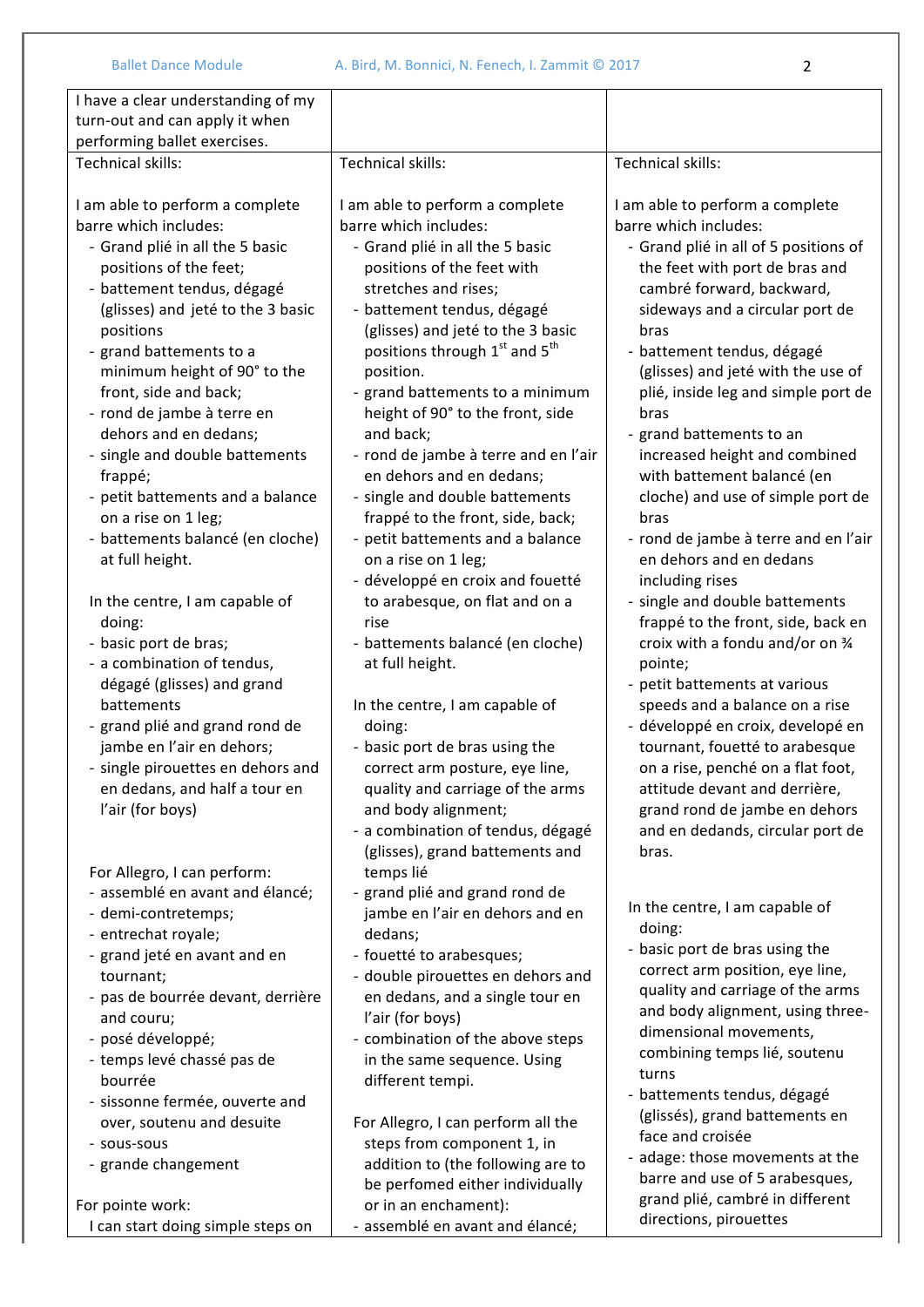| <b>Ballet Dance Module</b>                                                                                                                                       | A. Bird, M. Bonnici, N. Fenech, I. Zammit © 2017                                                                                                                                                                                                                                                                                                                                                                                                                                                                                                                                                                                                                                                                                                                                                                                                             | 3                                                                                                                                                                                                                                                                                                                                                                                                                                                                                                                                                                                                                                                                                                                                                                                                                                                                                                                                                                                                                                                                                                                                                                                                                           |  |
|------------------------------------------------------------------------------------------------------------------------------------------------------------------|--------------------------------------------------------------------------------------------------------------------------------------------------------------------------------------------------------------------------------------------------------------------------------------------------------------------------------------------------------------------------------------------------------------------------------------------------------------------------------------------------------------------------------------------------------------------------------------------------------------------------------------------------------------------------------------------------------------------------------------------------------------------------------------------------------------------------------------------------------------|-----------------------------------------------------------------------------------------------------------------------------------------------------------------------------------------------------------------------------------------------------------------------------------------------------------------------------------------------------------------------------------------------------------------------------------------------------------------------------------------------------------------------------------------------------------------------------------------------------------------------------------------------------------------------------------------------------------------------------------------------------------------------------------------------------------------------------------------------------------------------------------------------------------------------------------------------------------------------------------------------------------------------------------------------------------------------------------------------------------------------------------------------------------------------------------------------------------------------------|--|
| pointe at the barre and very<br>basic steps on pointe in the<br>centre.<br>Additional boys steps:<br>posé en avant<br>sissonne en arrière<br>échappé sauté battu | - sauté and échappé from 1 <sup>st</sup> and<br>5 <sup>th</sup> position of the feet.<br>- grand jeté en avant and en<br>tournant;<br>- glissade<br>- temps levé in all positions<br>- pas de bourrée devant, derrière,<br>en avant, en arrière and couru;<br>- posé développé;<br>- jeté temps levé<br>- temps levé chassé pas de<br>bourrée<br>- sissonne under, soutenu and<br>desuite<br>- balancé devant, derrière and en<br>tournant<br>- brisé over, cabriole devant<br>For pointe work, I can perform:<br>- basic stepping up to pointe<br>and rippling through<br>pointe;<br>- basic rises in parallel, $1st$ and<br>$2^{nd}$ position;<br>- basic relevé in 5 <sup>th</sup> and to one<br>leg;<br>- basic posé in different<br>positions;<br>- single pirouette;<br>- walking and couru on pointe<br>Additional boys steps:<br>- turns from second | - pirouettes: double pirouettes en<br>dedans, en dehors from 4 <sup>th</sup> and<br>5 <sup>th</sup> positions combined in a<br>sequence with travelling<br>movements and fouetté tours,<br>and a double tour en l'air (for<br>boys)<br>For Allegro, I can perform all the<br>steps from component 1, in<br>addition to (the following are to<br>be performed either individually<br>or in an extended enchament):<br>- assemblé soutenu and desuite<br>combined with glissade and/or<br>jeté temps levé using different<br>time signatures and/or rhythm<br>- pas de bourrée en tournant en<br>dehors and en dedans;<br>- balancé devant, derrière and en<br>tournant<br>- brisé under and cabriole derrière<br>- temps de cuisse<br>- jeté battu<br>- posé turns<br>- pas de basque turns<br>- petits tours (chaînés).<br>For pointe work, I can perform:<br>- extended enchainments en<br>pointe including the<br>previous steps learned<br>- posé turns<br>- petit tours<br>- pas de basque turns<br>- single/double pirouettes en<br>dehors and en dedans<br>- posé coupé and posé<br>développé<br>Additional boys steps:<br>- entrechat six<br>Knowledge:<br>French technical terms of all the<br>steps learnt so far. |  |
| Knowledge:                                                                                                                                                       | Knowledge:                                                                                                                                                                                                                                                                                                                                                                                                                                                                                                                                                                                                                                                                                                                                                                                                                                                   |                                                                                                                                                                                                                                                                                                                                                                                                                                                                                                                                                                                                                                                                                                                                                                                                                                                                                                                                                                                                                                                                                                                                                                                                                             |  |
| I have a basic knowledge of the<br>French technical terms of all the<br>steps learnt so far.                                                                     | I have a very good knowledge of the<br>French technical terms of all the<br>steps learnt so far.                                                                                                                                                                                                                                                                                                                                                                                                                                                                                                                                                                                                                                                                                                                                                             | I have an excellent knowledge of the                                                                                                                                                                                                                                                                                                                                                                                                                                                                                                                                                                                                                                                                                                                                                                                                                                                                                                                                                                                                                                                                                                                                                                                        |  |
| I have a basic understanding of the<br>structure of a ballet class.                                                                                              | I have a very good understanding of<br>the structure of a ballet class.                                                                                                                                                                                                                                                                                                                                                                                                                                                                                                                                                                                                                                                                                                                                                                                      | I have an excellent understanding of<br>the structure of a ballet class.                                                                                                                                                                                                                                                                                                                                                                                                                                                                                                                                                                                                                                                                                                                                                                                                                                                                                                                                                                                                                                                                                                                                                    |  |
| I am aware of the different time<br>signatures required to perform<br>various steps, for example a 3⁄4 for a                                                     | I am able to identify different time<br>signatures.                                                                                                                                                                                                                                                                                                                                                                                                                                                                                                                                                                                                                                                                                                                                                                                                          | I understand the use of time<br>signatures and can recognise<br>different ones and can understand                                                                                                                                                                                                                                                                                                                                                                                                                                                                                                                                                                                                                                                                                                                                                                                                                                                                                                                                                                                                                                                                                                                           |  |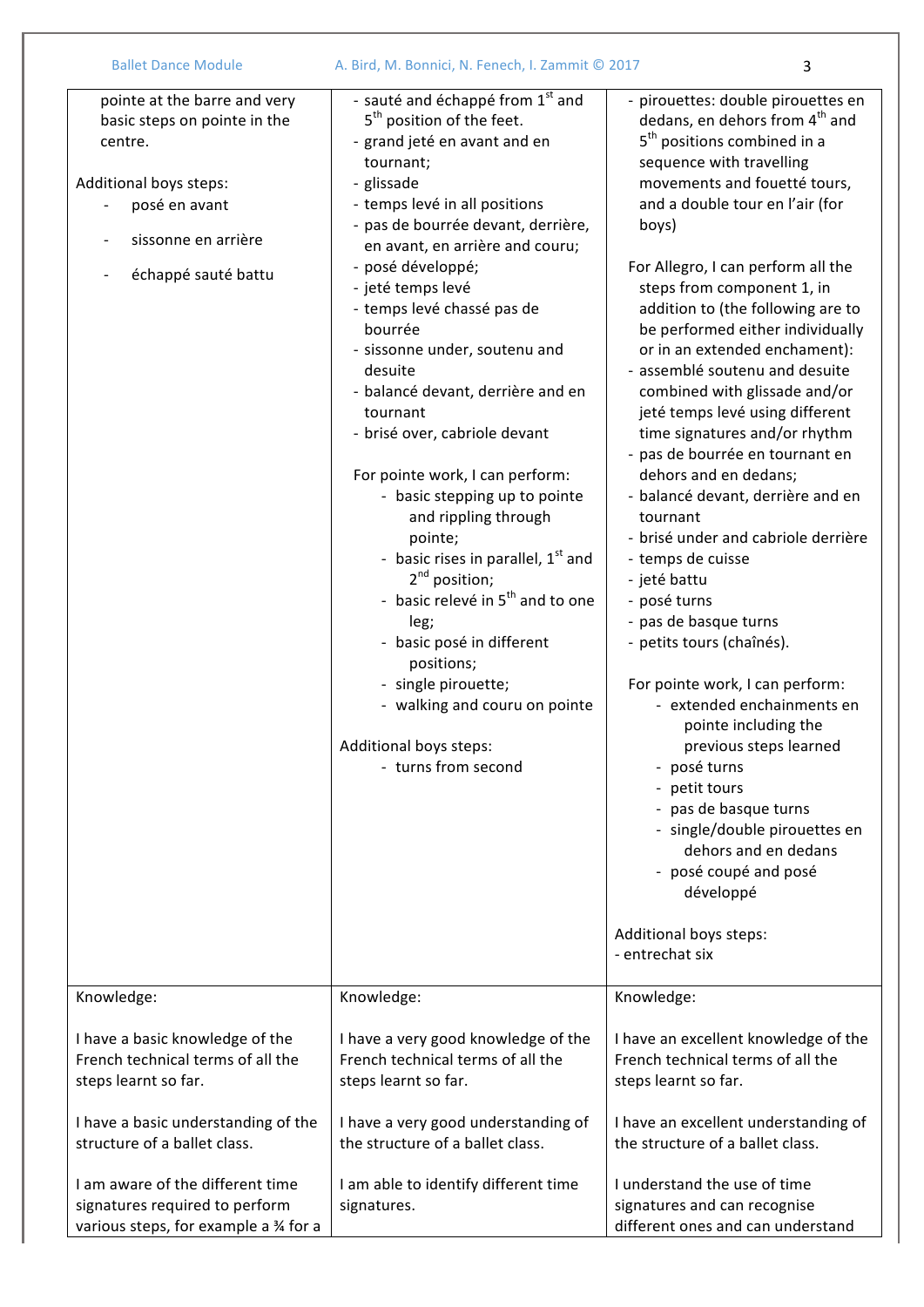| <b>Ballet Dance Module</b>                                                                                                                                                          | A. Bird, M. Bonnici, N. Fenech, I. Zammit © 2017                                                                                                                                  | 4                                                                                                                                                                                          |
|-------------------------------------------------------------------------------------------------------------------------------------------------------------------------------------|-----------------------------------------------------------------------------------------------------------------------------------------------------------------------------------|--------------------------------------------------------------------------------------------------------------------------------------------------------------------------------------------|
| Waltz, a 2/4 for a Sautes exercise<br>and a 4/4 for a March.                                                                                                                        | I can distinguish the different<br>qualities in musicality, rhythm and<br>expression.                                                                                             | how the use of different time<br>signatures can affect the quality of a<br>step.                                                                                                           |
| I can distinguish the different<br>qualities in a piece of music, for<br>example, a slow piece for an Adage                                                                         | I am capable of combining 2 or more<br>basic steps to create an                                                                                                                   | I have excellent musicality.                                                                                                                                                               |
| or a fast piece of music for an<br>Allegro step.                                                                                                                                    | enchainment.<br>I am capable of identifying steps                                                                                                                                 | I am able to explain in clear and<br>appropriate language the technique<br>and placing in all learned steps.                                                                               |
| I can listen attentively and perform<br>my steps in time to the music being<br>played.                                                                                              | from media.<br>I am capable of creating a                                                                                                                                         | I am capable of creating a<br>choreographic and expressive solo of                                                                                                                         |
| I am capable of creating a<br>choreographic and expressive solo<br>of 45 seconds.                                                                                                   | choreographic and expressive solo of<br>1 and a half minutes, I am able to<br>select a costume for the piece and I<br>am able to identify the mood and<br>dynamics for the piece. | 2 and a half minutes, I am able to<br>select a costume for the piece and I<br>am able to identify the mood and<br>dynamics for the piece.                                                  |
|                                                                                                                                                                                     | Repertoire                                                                                                                                                                        | Repertoire                                                                                                                                                                                 |
|                                                                                                                                                                                     | Together with my tutor I am able to<br>identify a classical solo from<br>repertoire to perform.                                                                                   | Together with my tutor I am able to<br>identify a classical solo from<br>repertoire to perform on pointe.                                                                                  |
|                                                                                                                                                                                     |                                                                                                                                                                                   | I am able to demonstrate the solo<br>with correct technique, artistry,<br>expression and musicality.                                                                                       |
| <b>Written Assessment Questions:</b>                                                                                                                                                | <b>Written Assessment Questions:</b>                                                                                                                                              | <b>Written Assessment Questions:</b>                                                                                                                                                       |
| Year 7<br>Term 1:<br>a) What are the main elements of a<br>ballet class?<br>b) Choose a ballet dancer of your<br>choice and write about him/her.                                    | Year 9<br>Term 1:<br>a) How can you improve your<br>pirouettes?<br>b) Choose a ballet dancer of your<br>choice and write about him/her.                                           | Year 11<br>Detailed presentation on a chosen<br>ballet of your choice (including story<br>line, music, costumes $etc$ ) – to be<br>delivered as follows:<br>Part 1: Portfolio (can include |
| Term 2:<br>a) Mention a number of the French<br>technical terms. Give a translation<br>and what they mean.<br>b) Choose a significant romantic<br>ballet of your choice and write a | Term 2:<br>a) How can you strengthen your<br>adage?<br>b) Write a short synopsis of La File<br>Ma Garde and investigate its<br>historical significance.                           | synoposis, pictures, information<br>about composer and choreographer<br>etc)<br>Part 2: Presentation (can include<br>demonstration, media power point,<br>pictures, model etc)             |
| short synopsis.<br>Term 3:<br>a) How should you warm up before<br>the barre?<br>b) Choose a ballet company of your<br>choice and write about it.                                    | Term 3:<br>a) What are the different levels of<br>allegro? Give examples for each.<br>b) Choose a ballet company of your<br>choice and write about it.                            |                                                                                                                                                                                            |
| Year 8<br>Term 1:<br>a) Why is the barre so important?<br>What is the relation of barre work                                                                                        | Year 10<br>Term 1:<br>a) How did pointe work develop?<br>What is virtuosity and what are the<br>elements that make up virtuosity?                                                 |                                                                                                                                                                                            |